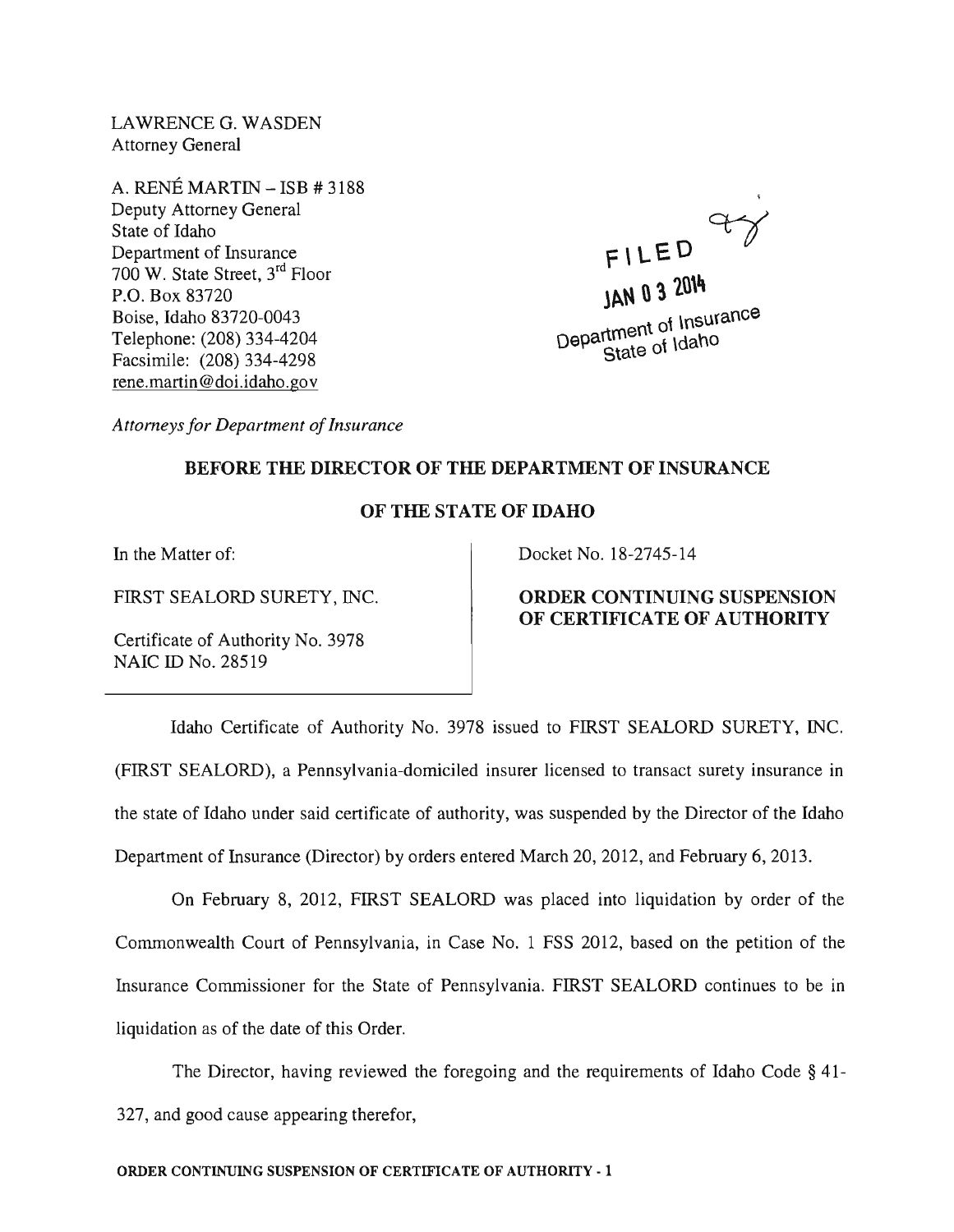NOW, THEREFORE, IT IS HEREBY ORDERED, pursuant to Idaho Code § 41-327(3), that Certificate of Authority No. 3978 issued to FIRST SEALORD be CONTINUED IN SUSPENSION, effective immediately, for a period of one (1) year from the date of this order. The Director may terminate the suspension sooner if the cause for said suspension is corrected and FIRST SEALORD is otherwise in compliance with title 41, Idaho Code.

IT IS FURTHER ORDERED that FIRST SEALORD shall comply with the requirements of Idaho Code § 41-329, including § 41-329(2), which states: "During the suspension period the insurer shall not solicit or write any new business in this state, but shall file its annual statement, pay fees, licenses, and taxes as required under this code, and may service its business already in force in this state, as if the certificate of authority had continued in force."

IT IS FURTHER ORDERED, pursuant to Idaho Code § 41-330(1), that, within four (4) days after notice of this suspension is provided, FIRST SEALORD shall notify, by any available means, every person authorized to write business in the state of Idaho by said insurance company, to immediately cease to write any further insurance business for FIRST SEALORD in Idaho, unless FIRST SEALORD has already taken such action pursuant to prior order of suspension by the Director **f!.9** 

DATED this  $\frac{3}{3}$  day of January, 2014.

STATE OF IDAHO DEPARTMENT OF INSURANCE

WILLIAM W. Director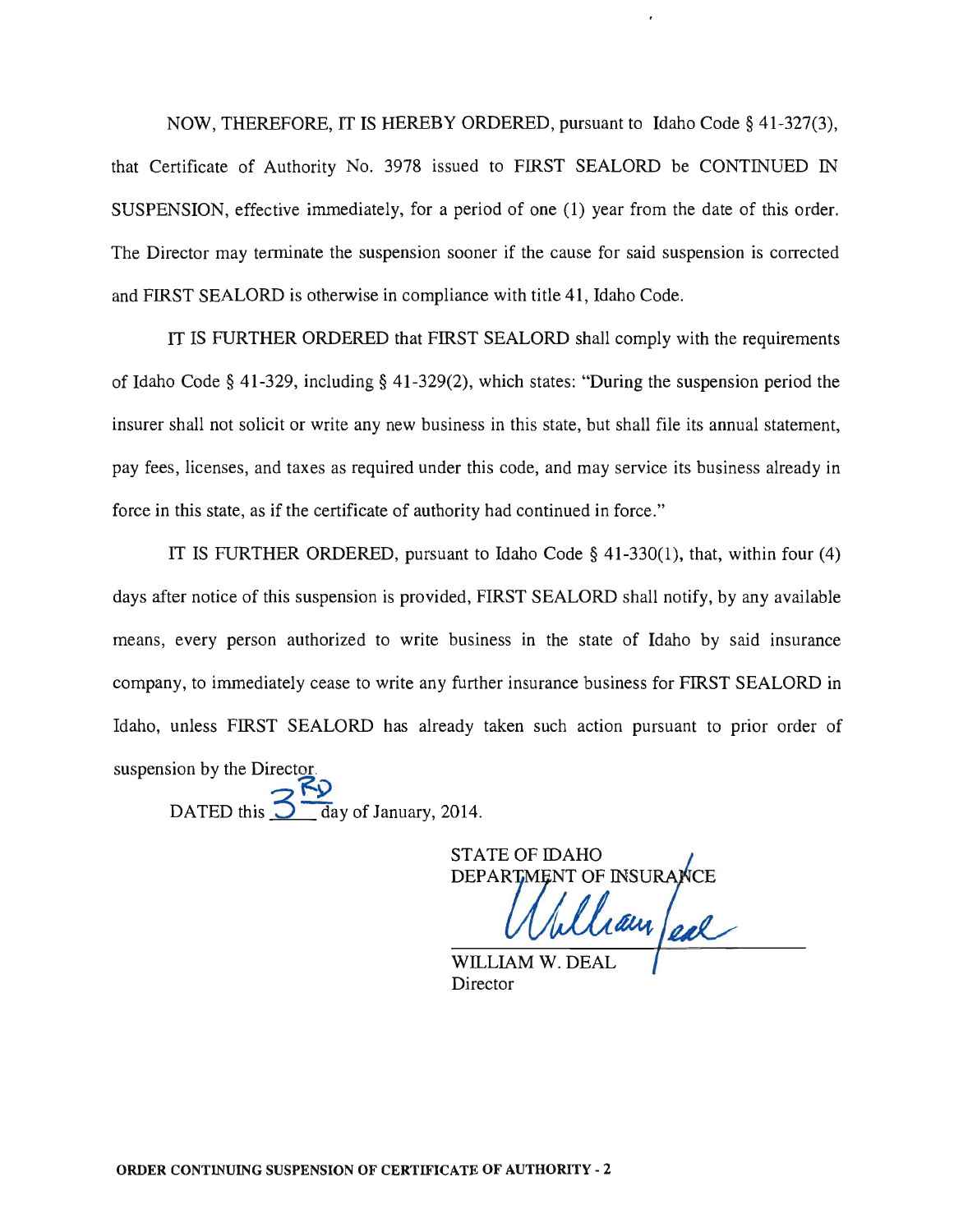#### **NOTIFICATION OF RIGHTS**

This is a final order of the Director. Any party may file a motion for reconsideration of this final order within fourteen (14) days of the service date of this order. The agency will dispose of the petition for reconsideration within twenty-one (21) days of its receipt, or the petition will be considered denied by operation of law. *See* Idaho Code § 67-5246(4).

Pursuant to Idaho Code §§ 67-5270 and 67-5272, any party aggrieved by this final order or orders previously issued in this case may appeal this final order and all previously issued orders in this case to district court by filing a petition in the district court of the county in which:

- i. A hearing was held,
- ii. The final agency action was taken,
- iii. The party seeking review of the order resides, or operates its principal place of business in Idaho, or
- iv. The real property or personal property that was the subject of the agency action is located.

An appeal must be filed within twenty-eight (28) days of (a) the service date of this final order, (b) an order denying petition for reconsideration, or (c) the failure within twenty-one (21) days to grant or deny a petition for reconsideration, whichever is later. *See* Idaho Code § 67-5273. The filing of an appeal to district court does not itself stay the effectiveness or enforcement of the order under appeal.